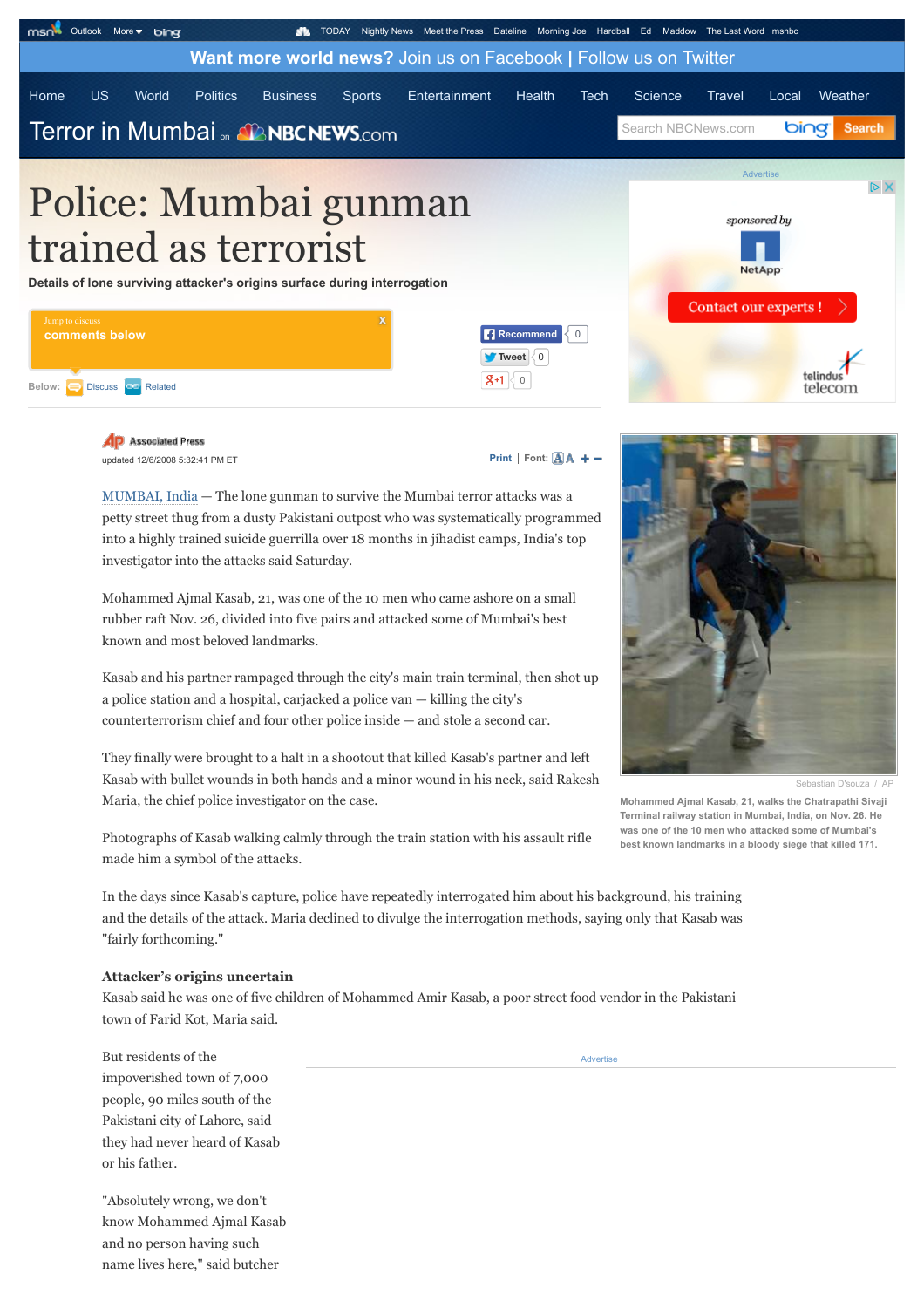Mohammed Ramzan, 60. Ramzan said he had seen Kasab's photo on TV and was certain he had never seen him before.

Mayor Ghulam Mustafa said police and investigators from Pakistan's spy agencies had also investigated the gunman's link to the town and found nothing.

Maria said that as a teenager, Kasab become a low-level thief, robbing people at knifepoint.

But he dreamed of starting his own gang, and began poking around Lahore, trying to buy guns. He was put in touch with a man who offered to send him for weapons training, and he readily agreed, Maria said.

Kasab soon found himself in a camp run by Lashkar-e-Taiba, Maria said. Lashkar, a banned Pakistani militant group, has alleged ties to Pakistan's powerful intelligence agencies.

Though he had always been a religious Muslim, Kasab had never ascribed to the violent ideology of some extremist groups, Maria said.

That quickly changed in the camp.

"The moment he came under their wings, the indoctrination started. And that's when he decided there should be some meaning to his life and jihad (holy war) was his calling," he said.

## **A terrorist in training**

For 18 months, Kasab was put through a multiphase training program at different camps in Pakistan. It started with physical fitness and jihadi indoctrination, proceeded to small arms lessons, moved on to explosives training and eventually to classes in handling assault rifles, Maria said. He was also trained in how to navigate a boat.

The training was done in Muzaffarabad, the capital of Pakistani-controlled Kashmir and the mountain town of Mansehra, in Pakistan's deeply conservative North West Frontier Province, which was a center of training for Kashmiri militants before Pakistan began its peace process with India. Some was also done in Murdike, the base of the Islamist charity Jamaat-ud-Dawa, which has been accused by the U.S. of being the front group for Lashkar-e-Taiba.

Three months before the attack, Kasab, along with nine other men he had never met, were put in isolation in a house in Pakistan and trained for the assault on Mumbai by three or four operatives, Maria said.

| The 10 men were divided into   | Advertise |
|--------------------------------|-----------|
| teams of two and each was      |           |
| given a target. Kasab and his  |           |
| partner were assigned the      |           |
| Chhatrapati Shivaji Terminus   |           |
| train station. They were shown |           |
| maps of the area on the        |           |
| Internet and quizzed on        |           |
| detailed photographs of the    |           |
| station that appeared to have  |           |
| been taken by an accomplice in |           |
| Mumbai, Maria said.            |           |
|                                |           |

## Their mission was "to open

indiscriminate fire at CST, take people hostage, go to a vantage point and prolong the siege as long as they could," Maria said. After killing dozens of people, the two men abandoned the station under police pressure and continued their killing spree outside, he said.

The other teams — two targeting the Taj Mahal hotel, one the Oberoi hotel and one a Jewish center — also studied detailed photos and were given the same instructions, Maria said.

All the men were given fake IDs from Indian universities to confuse authorities about the source of the attacks, Maria said.

None expected to survive the attack, he said: "It was a suicide mission."